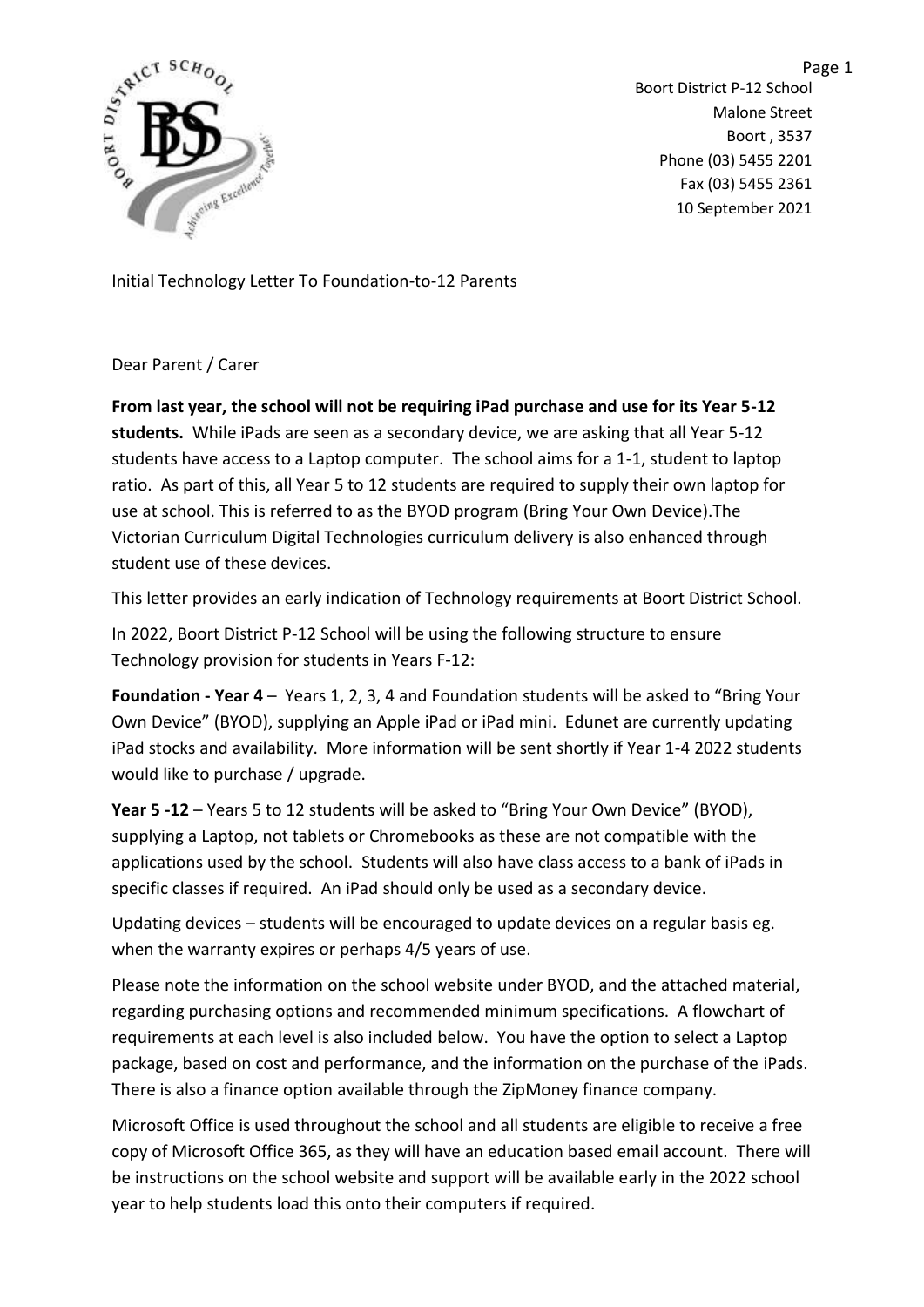We remind parents / carers / students of the school's Acceptable Use Policy, which needs to be completed and returned to the school in order to enable students to access the network and WiFi. The school's Bullying and Harassment Policy, on the school website, also covers our response to Cyberbullying. The Acceptable Use Policy will be forwarded at a later date.

We understand that there may be situations that arise where provision of these devices is difficult. In these cases, we have a limited amount of machines to loan to students. An ICT levy payment will be required in these cases so that the technology can be serviced and updated. Please contact Merryn Rees or myself to discuss further if required.

We urge parents / carers to have students organised for the beginning of the 2022 school year, with access to laptops required for Year 5-12 students, and iPads for F-4 students.

Yours sincerely

Lee-Anne Sherwell

Principal